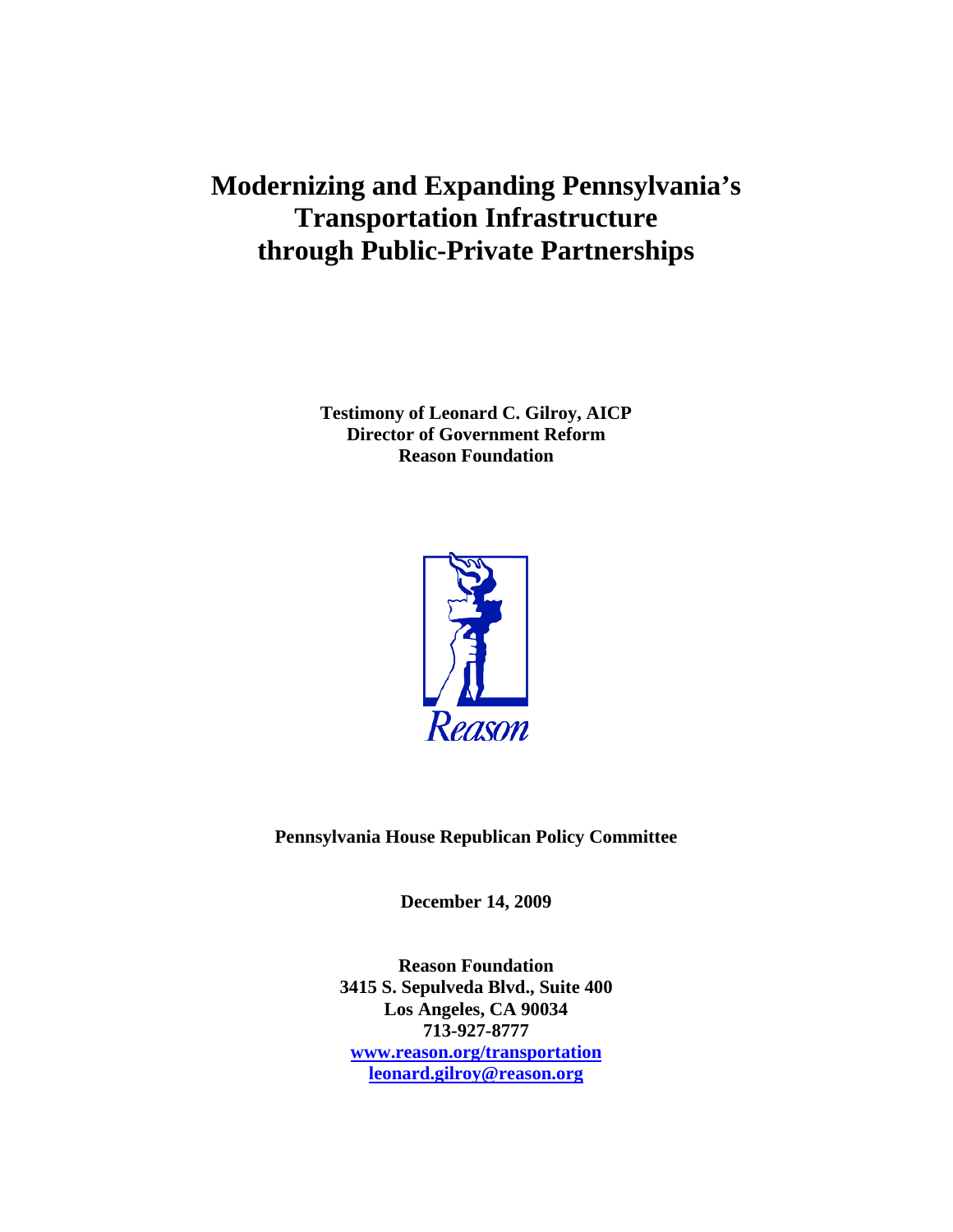Reason Foundation respectfully submits written testimony to the Pennsylvania House Republican Policy Committee. Reason is a Los Angeles-based non-profit, non-partisan think tank that has researched and analyzed transportation policy for more than 35 years. Furthermore, we are among the leading national experts in public-private partnerships and privatization research.

# **A. Introduction**

Like many states, Pennsylvania finds itself at the convergence of several intersecting trends that demand policymakers' attention. First, the state's growing transportation needs are outstripping available revenues—the state's current transportation funding gap will total tens of billions of dollars in coming decades—and the need for maintenance and renovation of existing systems is eating up available financial resources. Left unchecked, this will lead to even greater congestion in various forms and lowered relative reliability of service in the future.

The transportation challenges do not end there. As the state's population grows and expands, increased demands will continue to be placed on the aging network of roads and highways. At the same time, recession-hit state and local governments are faced with bleak fiscal conditions and the challenge of trying to do more with less for years to come. Further, there is little will among many politicians to support fuel tax or vehicle fee increases of any kind to fund infrastructure, especially in challenging economic times. With tax dollars already stretched thin, preventative maintenance is all too often put off for another day.

Altogether, Pennsylvania is facing a transportation crisis that threatens the state's economic competitiveness and its citizens' quality of life. Absent new funding and procurement mechanisms, Pennsylvania will be faced with having to close a multi-billion dollar infrastructure funding gap without some of the innovative procurement tools available to other states. The transportation challenges are confronting a state that is unable to deal with them outside of the traditional means of gas taxes, vehicle fees, and government subsidies, which challenge the ability of the state to keep the overall transportation system ahead of the curve.

To get Pennsylvania moving again, the state will need to "think outside the box." How? If we take a global perspective, the answer becomes more clear—government cannot do it alone, and we should seek greater private sector participation and investment in providing for our transportation needs.

Even though the vast majority of transportation projects around the country continue to be funded from traditional sources—taxes, fees, public debt and government subsidies—a new funding paradigm is rapidly emerging. State and local transportation agencies are increasingly looking to supplement these sources with private investment through publicprivate partnerships (PPPs). PPPs are just one "tool in the toolbox," but this promising and valuable procurement option has been relatively untapped in Pennsylvania.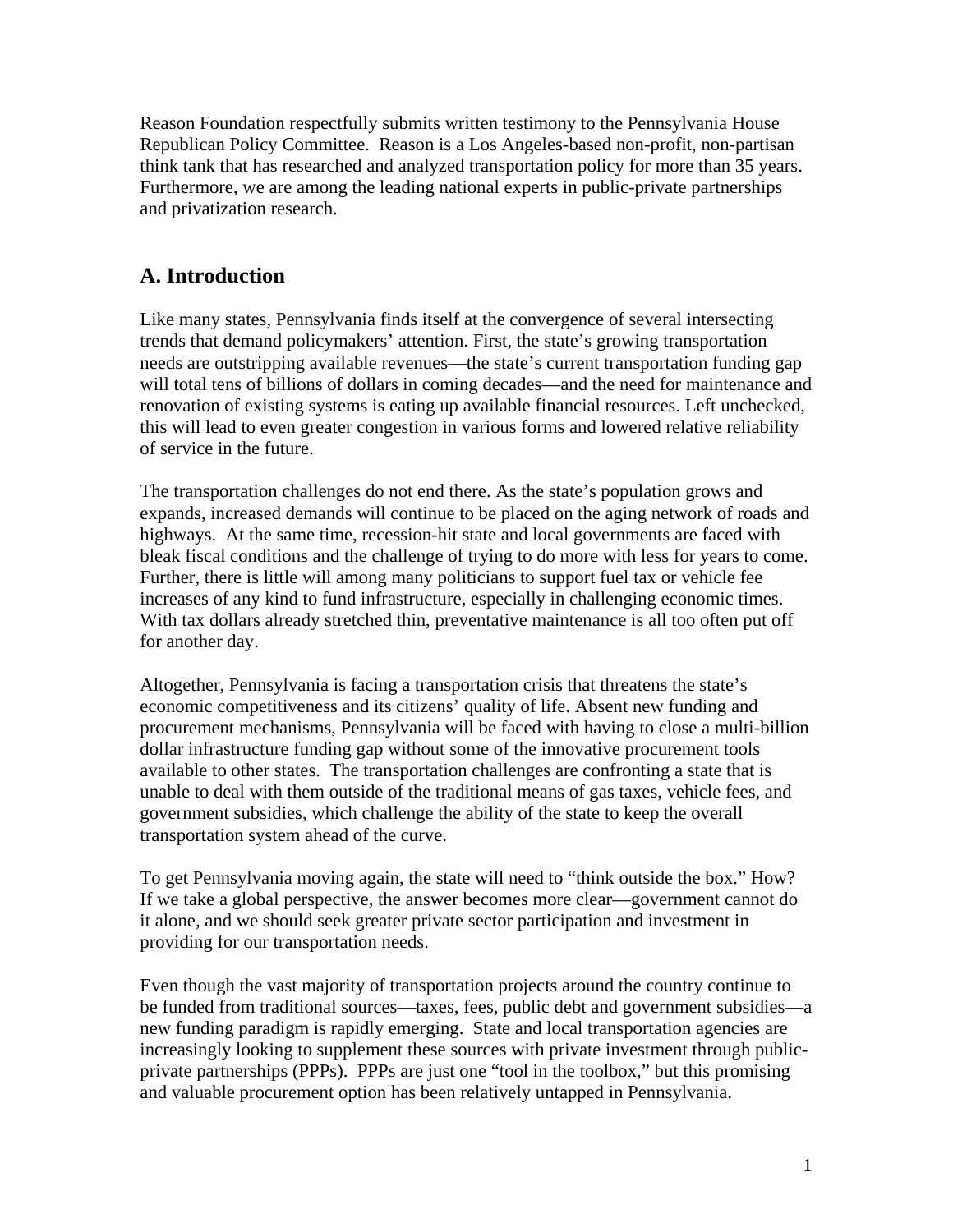PPPs offer a way to leverage private capital and expertise to provide a public service, and states are increasingly using them to deliver needed new transportation capacity while stretching limited taxpayer dollars. Although often thought of simply as "private toll roads", transportation PPPs actually allow for a variety options to finance, construct and/or maintain new and enhanced transportation facilities.

Opportunities for PPPs exist in Pennsylvania in many important facets of transportation, including constructing new highways, building new bridges, and competitive contracting for additional local and state road maintenance and operations. In fact, PPPs may offer a viable means of financing some of the state's large-scale capital improvement projects that currently lack a funding source, or perhaps even deliver more value for the road maintenance dollar.

PPPs are never going to completely replace the traditional means of funding transportation, but they are a very promising method in which to augment traditional transportation revenue sources and provide more project delivery options and costsavings to the Commonwealth.

Pennsylvania currently lacks broad enabling legislation for these partnerships, which is generally needed to entice private sector investment. Over the last two decades, over half of the states have now adopted legislation authorizing the use of PPPs for the design, construction, financing, and operation and maintenance of transportation facilities. The reality is that transportation projects are going to states like Virginia, Florida, and Georgia that have created a solid legal foundation for PPPs—where the law facilitates PPPs and where private investment and participation is welcomed and embraced.

Pennsylvania policymakers should embrace the considerable potential of the emerging PPP paradigm for highway funding and operations. Policymakers are no longer forced to choose between increasing costs to taxpayers or reducing services to motorists. PPPs, when implemented properly and carefully, can help the state address its looming transportation funding shortfall in order to keep people and goods—and ultimately the state economy—moving forward.

## **B. What is a Public-Private Partnership?**

Public-private partnerships are simply contracts formed between public agencies and private companies that facilitate greater private sector participation in the delivery of a public function. The private sector has long participated as a close partner with state and local governments in the design and construction of transportation assets. In fact, nearly all road construction in the United States is performed by private firms working under contracts with public sector entities. Given that, it would be reasonable to wonder how PPPs are any different from current state practices.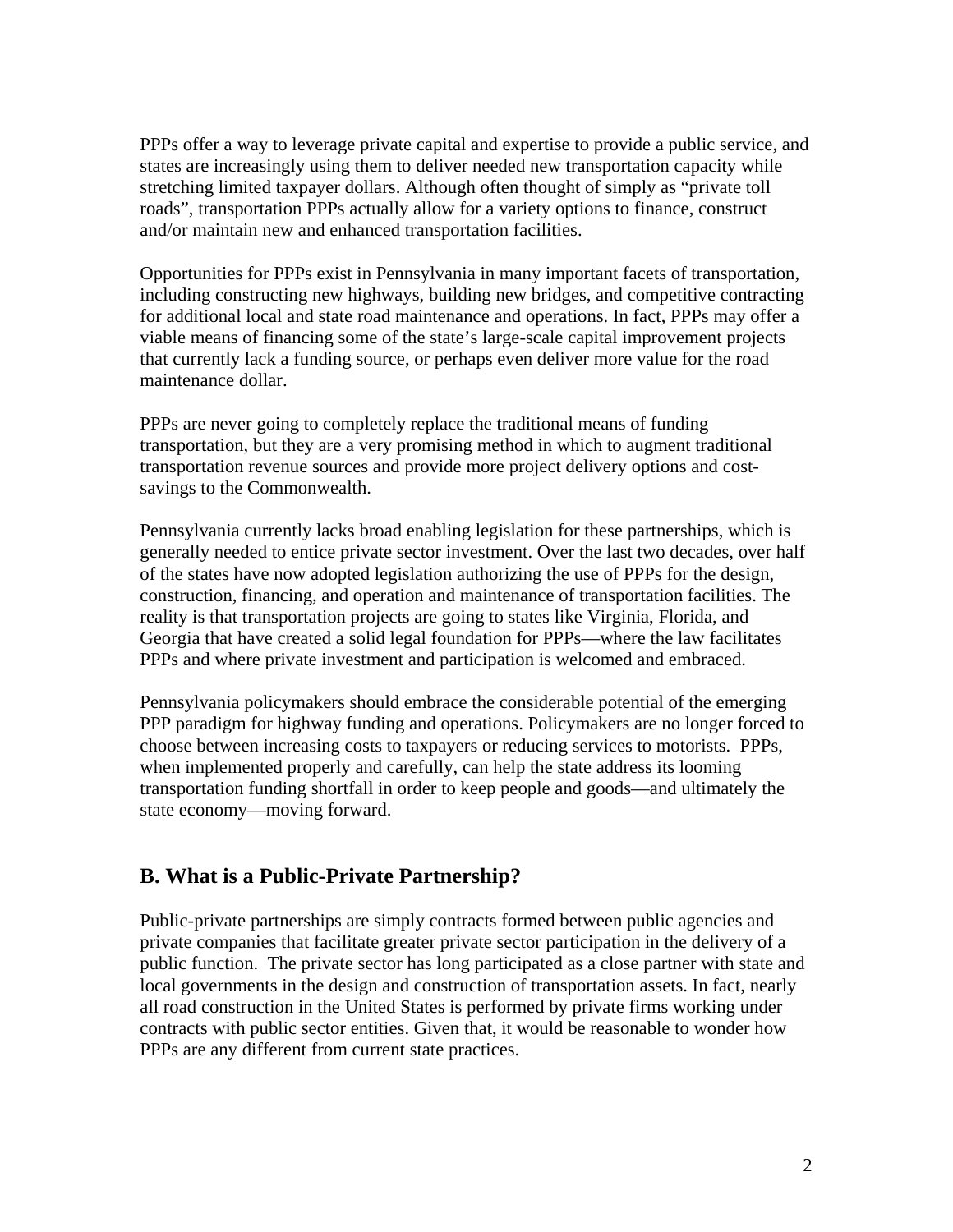What's different is that PPPs expand private sector involvement beyond just the limited scope of simply designing and building transportation facilities. According to a 2009 report by the National Surface Transportation Infrastructure Financing Commission (emphasis added):

*Today, the private sector is taking on far greater risk and responsibility through an emerging class of comprehensive contractual arrangements to not only deliver projects but also to operate, maintain, and finance them, thereby providing greater financial certainty and more efficient performance for the public sector. […] The private sector's participation in delivering surface transportation infrastructure can be viewed as a continuum, ranging from project delivery techniques (e.g., design-build contracting) to project maintenance (extended warranties) and long-term responsibility for financing and managing the operation of facilities (concession agreements).* 

PPPs come in many forms and are increasingly being used for the development of new infrastructure, the modernization of existing roadways, the maintenance of existing infrastructure and the operation of existing services. Such partnerships often involve the investment of private risk capital to design, finance, construct, operate, and maintain a road or other transportation asset for a specific term during which a private toll company collects toll revenues from the users (or, in non-toll PPPs, collects an annual payment from the state). When the contract expires, the government can take over the facility at no cost.

PPPs leverage the capital and expertise of the private sector with the management and oversight of the government to provide public services, and they are an effective way of financing, managing and operating roads while minimizing taxpayer costs and public financial risks. Though relatively new to the United States, PPPs for complex, multibillion dollar transportation projects have been used for decades in Europe, and more recently in Australia and Latin America.

In fact, PPPs have become the conventional way to provide major new highway capacity in many countries. The private sector is financing, building, and operating most of the major new highways in countries as diverse as Great Britain, France, Spain, Italy, Greece, Poland, China, India, Indonesia, South Africa, Australia, Argentina, Brazil, Chile, and Jamaica. Large urban toll projects in excess of \$1 billion are in operation or under construction in Melbourne, Sydney, Paris, Israel, Santiago, and Toronto.

During the 1990s, PPPs began in the United States and Canada as well. PPP toll projects are currently in operation or in development in states like California, Florida, Texas, and Virginia (as well as several Canadian provinces), and over 25 states have passed specific legislation to authorize the use of PPPs in transportation projects. States that passed new PPP enabling legislation in 2009 alone included California, Arizona, and Massachusetts. Also in 2009, New York policymakers created the State Asset Maximization Commission to evaluate PPP opportunities in transportation, education and other areas, and Michigan Governor Jennifer Granholm created a new Office of Public-Private Partnerships to begin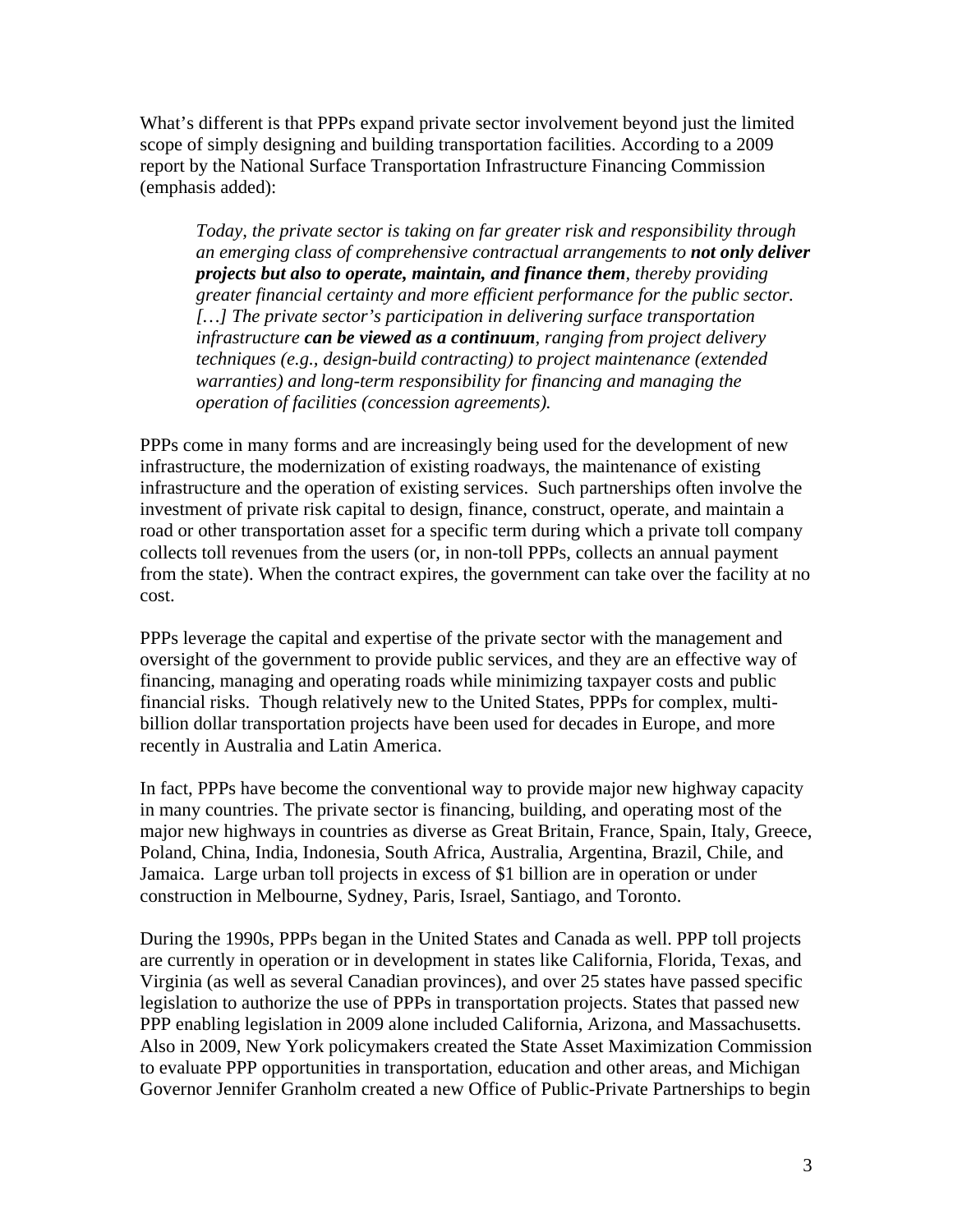framing a new PPP program in that state. Major PPP initiatives are also currently underway in Puerto Rico and Guam.

# **C. Benefits of Public-Private Partnerships**

Toll financing can help Pennsylvania close the financing gap for new infrastructure. In addition, the public-private partnership model has several advantages over the traditional model of transportation financing.

## **1. Access to large new sources of capital**

PPPs can also allow the state to tap into new sources of capital never used before to deliver transportation infrastructure in Pennsylvania. For example, the concession model is attractive to many different types of investors, including private equity investors and institutional investors (such as pension funds and insurance companies). Probitas Research reported in early 2009 that there were over 70 new infrastructure equity funds in or coming to market that calendar year, seeking over \$92 billion in new equity capital. Combined with the \$84.5 billion raised by existing infrastructure funds between 2004 through 2008, that would mean a total of \$176.5 billion in equity has been raised in the private capital markets to invest in infrastructure PPPs (assuming all \$92 billion is raised in 2009). That figure is close to the \$180 billion estimated as available in 2009 by Morgan Stanley.

Institutional investors are not just investing in infrastructure funds (which, like mutual funds, are designed to invest in and spread risk among many projects); some are investing directly in individual PPP projects. In 2009, the Dallas Police and Fire Pension System joined the mix of direct equity investors in two toll concession megaprojects (\$6 billion total value) in the Dallas-Fort Worth area, making it the first direct pension fund investor in U.S. PPP projects.

## **2. Delivering tomorrow's infrastructure today**

PPPs enable needed new capacity to be delivered much faster than is possible under the current pay-as-you-go funding system, which is often ill-suited to delivering large-scale projects in a timely manner. In a pay-as-you-go system, projects are held off until enough gas taxes have been collected to pay for the project—and this may take decades in the case of larger transportation projects.

PPPs offer a way to finance and build needed capacity now, when we need it, versus decades from now or possibly never. And it frees up resources to deliver other projects that will not have to wait for funding to become available. This is a win-win for taxpayers, drivers, and businesses as partnerships deliver projects to strategically connect the state and enable greater mobility of goods and people.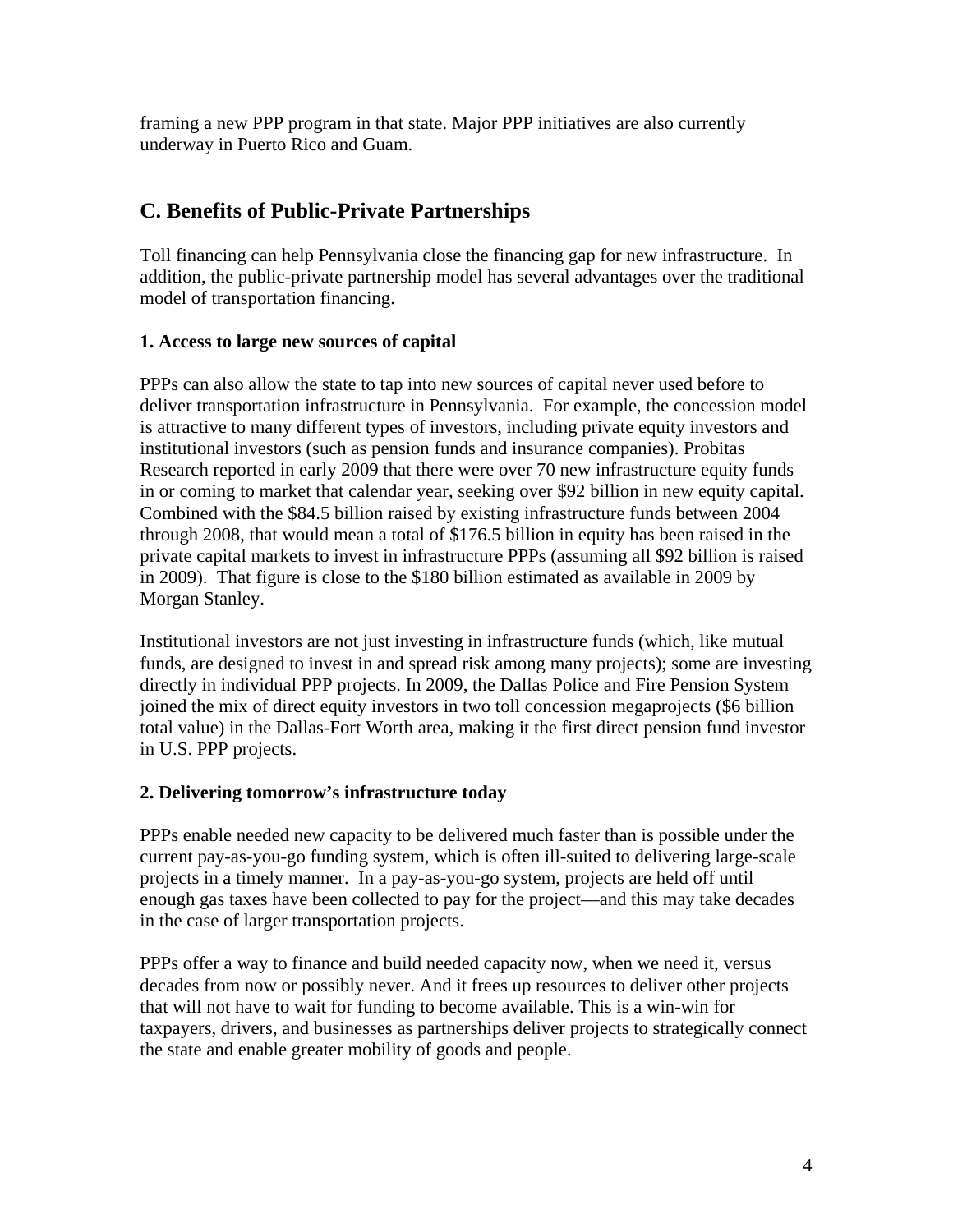The contractual mechanism in PPPs increases the incentive to produce high-quality work and ensure high performance. Indeed, the level of performance is firmly established in the contract. Generally, contracts can (and should be) performance-based (focusing on outputs or outcomes) and can include quality assurances or quality control assurances. Enhancing accountability and performance also are prime considerations for many public officials in their role of protecting the public interest. Partnerships require strong contracts with performance requirements. In many cases, this adds an additional level of transparency into the operations.

## **3. Ability to raise larger sums for toll projects**

New highway capacity is far more costly these days than it was when the Interstates were built. Hence, rebuilding and modernizing our freeways and Interstates will be far more costly than most people realize. There is growing evidence that the long-term concession model can raise significantly more funding for a given toll project than the traditional toll agency financing model.

For a new toll road in Texas (SH-130 segments 5 and 6), for example, a toll traffic and revenue study estimated the ability to finance \$600 million, but the project's cost was \$1.3 billion. Texas DOT turned to a long-term concession approach, in which the private sector will finance the entire \$1.3 billion project, in exchange for a 50-year concession. Three factors seem to drive such results. First, the concession agreement adds certainty to future toll increases that we've never seen with toll agencies. Second, the private sector seems more aggressive in both attracting traffic and holding down costs. And third, the private sector can take depreciation as a tax write-off, like any other business, but toll agencies can't, since they pay no income taxes.

#### **4. Transferring risk from taxpayers to investors**

PPPs allow government agencies to shift major risks from taxpayers to the contractors, including such normally "unseen" risks like construction cost overruns, traffic and revenue shortfalls, and higher-than-expected life-cycle operations and maintenance costs. With the power of a contract at hand, governments can build quality assurance and/or quality controls into project delivery as a means to manage risk. An increasing trend is the employment of warranty concepts whereby the contractor places a long-term guarantee on their work. This further shields taxpayers from risk. The assumption of risk by the private partner is one of the most important aspects in a successful PPP.

In addition, PPPs get away from traditional procurement requirements, allowing the state and the private partner to use innovative financing to make additional capital readily available, as well as reduce the common delays in project completion. The traditional design-bid-build procurement process completely separates the planning of the project from the construction. The project is designed by an engineering contractor—or the highway department itself—and then put out for bid. Different construction contractors then put in their bids. The design-build model gaining popularity includes the same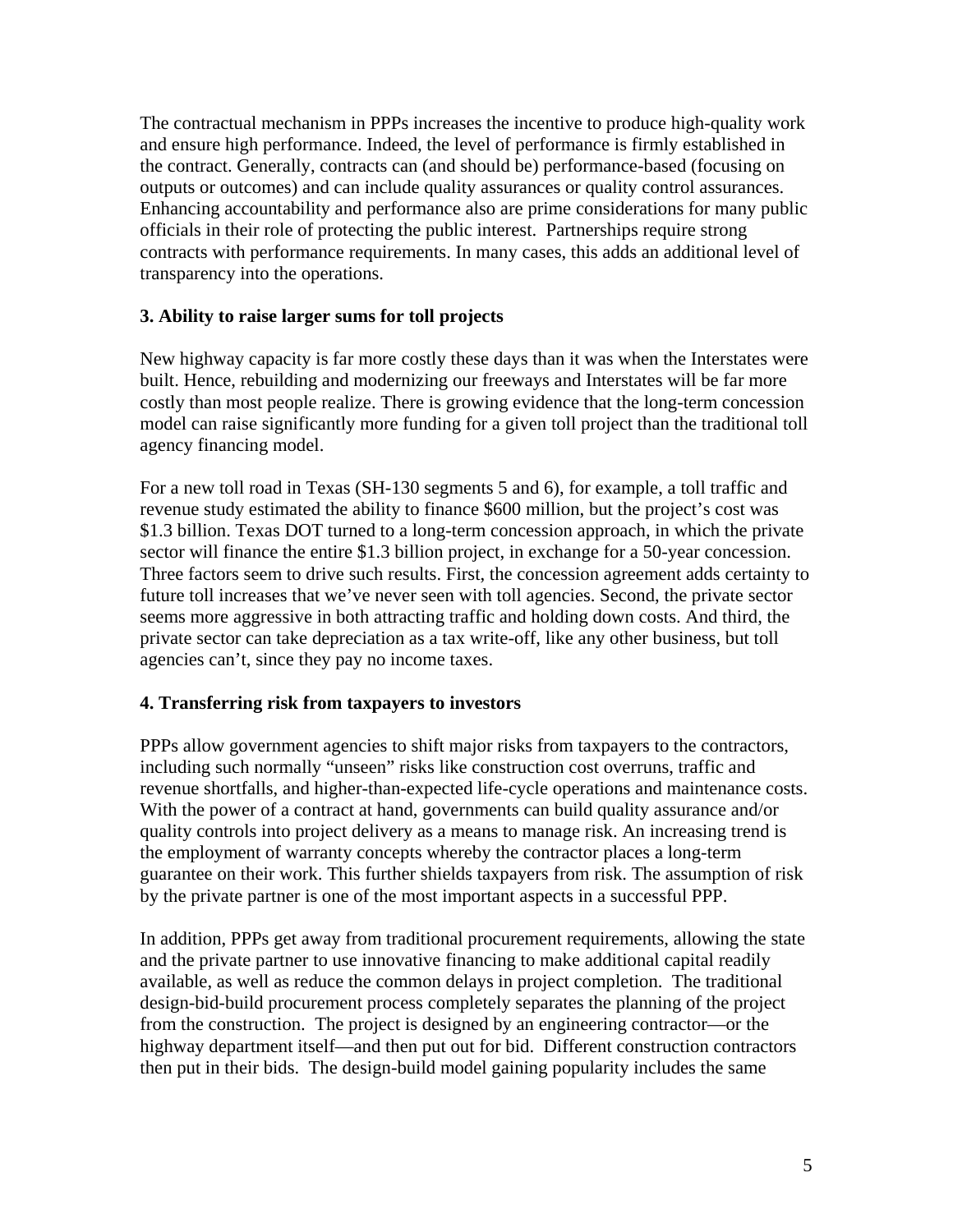contractor team in both the design and construction work. The benefits are in the time and cost savings of having one contractor team responsible for the entire project.

## **5. More businesslike approach**

The typical U.S. toll agency and the typical European or Australian toll road company are miles apart in their approach to everyday business. Private toll road companies are less constrained by political pressure and are more customer service oriented. They are quick to adopt cost-saving and customer-friendly technology and specialized products and services to meet customer needs.

## **6. Major innovations**

One of the most important advantages of investor-owned toll road companies is their motivation to innovate, in order to solve difficult problems or improve their service to customers.

- Today, we know that variable pricing (also known as value pricing) works very well to eliminate traffic congestion during peak periods, actually maximizing throughput while maintaining high speeds. Electronic toll collection makes value pricing possible—but it was a private toll company in California that took the initiative to introduce and perfect value pricing; no state toll agency was willing to take the risk of doing so.
- Toll road companies are also good a value engineering—thinking outside the box to dramatically reduce the costs of new capacity. A case in point is the forthcoming HOT lanes project on the I-495 Capital Beltway in northern Virginia. Virginia DOT's plan to add two HOV lanes in each direction on that section of the Beltway would have cost \$3 billion—money that VDOT did not have. The private sector team's unsolicited proposal called for adding two HOT lanes in each direction—the same amount of physical capacity—at roughly one-third of the cost, thanks to value engineering that reduced or eliminated many "bells and whistles" that added large costs but very little real benefit.
- In France, an unsolicited proposal from a private toll firm resolved a 30-year impasse over completing the missing link—through Versailles—of the A86 Paris ring road. The company is completing the link as a deep-bore tunnel underneath Versailles, and is financing the \$2 billion project with value-priced tolls.

## **7. Flexibility**

Governments seek PPPs for a myriad of reasons and to achieve a number of different goals. One of the undervalued benefits of PPPs and concession arrangements is that they are customizable to fit the needs, goals, and desired outcomes of a community. Put simply, governments can tailor each particular initiative or project to meet their goals.

The concession model has been adapted in a variety of ways to build new capacity and address difficult challenges. In Texas, for example, the private sector is developing a 40 mile extension of State Highway 130 from Austin to San Antonio and will share revenues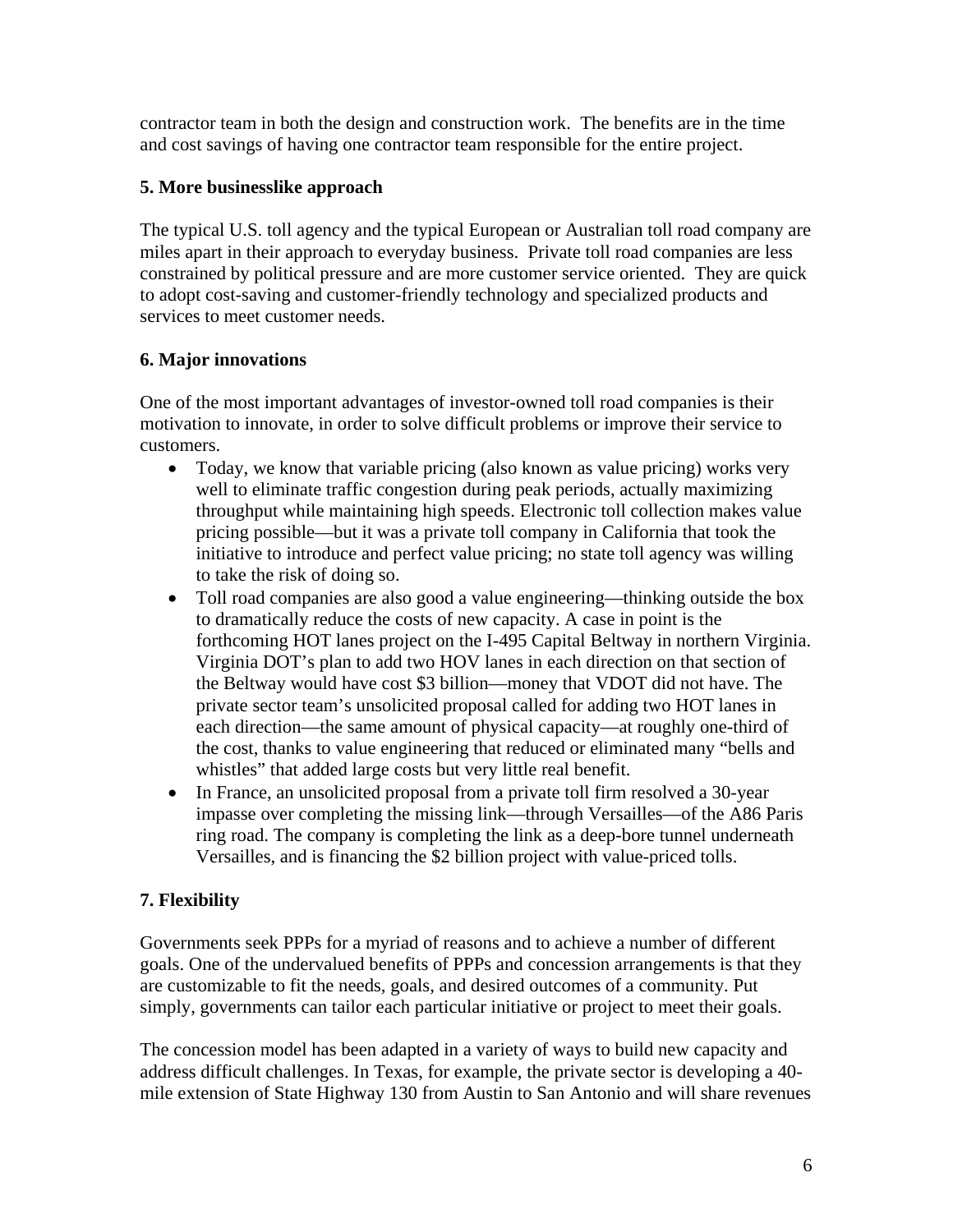with the state over the life of the 50-year agreement. Without the private sector, this road would not have been built—the state could have only financed half of the project's \$1.35 billion cost on its own.

Similarly, a concession can be structured to add new capacity to an existing roadway. For example, in return for a 75-year concession, a private consortium is now adding the first new lanes to the I-495 Capital Beltway in Northern Virginia, which again is something government had been unable to implement through traditional funding approaches.

For the recently opened South Bay Expressway in San Diego, the concession was tailored to meet a number of environmental and economic development goals. This roadway has been on the books since the late 1950's, but the funding was not there to advance it. The state partnered with a private venture to deliver the road through a 35-year concession. Not only did the private partner finance the \$635 million project, but they undertook an extensive public involvement process that led to the integration of features designed to meet a number of environmental and community goals, such as preserving 1,000 acres of habitat, restoring area wetlands, and building a number of parks and recreation facilities. Aside from its award-winning environmental innovations, the road delivers a much needed, north-south corridor to reduce congestion and improve mobility, filling in a major gap in the regional road network.

As another example of the flexibility of the PPP approach, several states are seeing increased interest in availability payment concessions, in which the private sector designs, builds, finances, and maintains the road, but the public sector actually collects all of the tolls and reimburses the private company over the life of the deal in return for having made the road "available." Some officials are seeing this as a more politically attractive structure than having the private partner collect tolls and retain revenues. The \$1.6 billion I-595 express toll lane project in the Fort Lauderdale, Florida area—which reached commercial and financial close in 2009—is an example of an availability payment concession, as is the \$1 billion Port of Miami tunnel project in Miami, Florida, which reached financial close in October 2009.

The above examples—all of which are underway today—offer just a few examples of the types of approaches being used by innovative policy makers to capitalize on the flexibility inherent in PPPs. These projects are excellent examples of the types of projects that might be able to greatly benefit Pennsylvania if it were to pass enabling legislation creating a solid legal framework for PPPs.

## **8. Efficiency and the Life-Cycle Approach**

Some agencies seek PPPs to explicitly gain the maximum utility from tax dollars and improve overall system efficiency through competition and specialization. PPPs offer considerable opportunities for cost savings and efficiency improvements due to the proper alignment of incentives and greater flexibility to innovate. Private companies often bring in better and more specialized management and equipment that helps cut down expenses and improve operations. In long-term concessions, for example,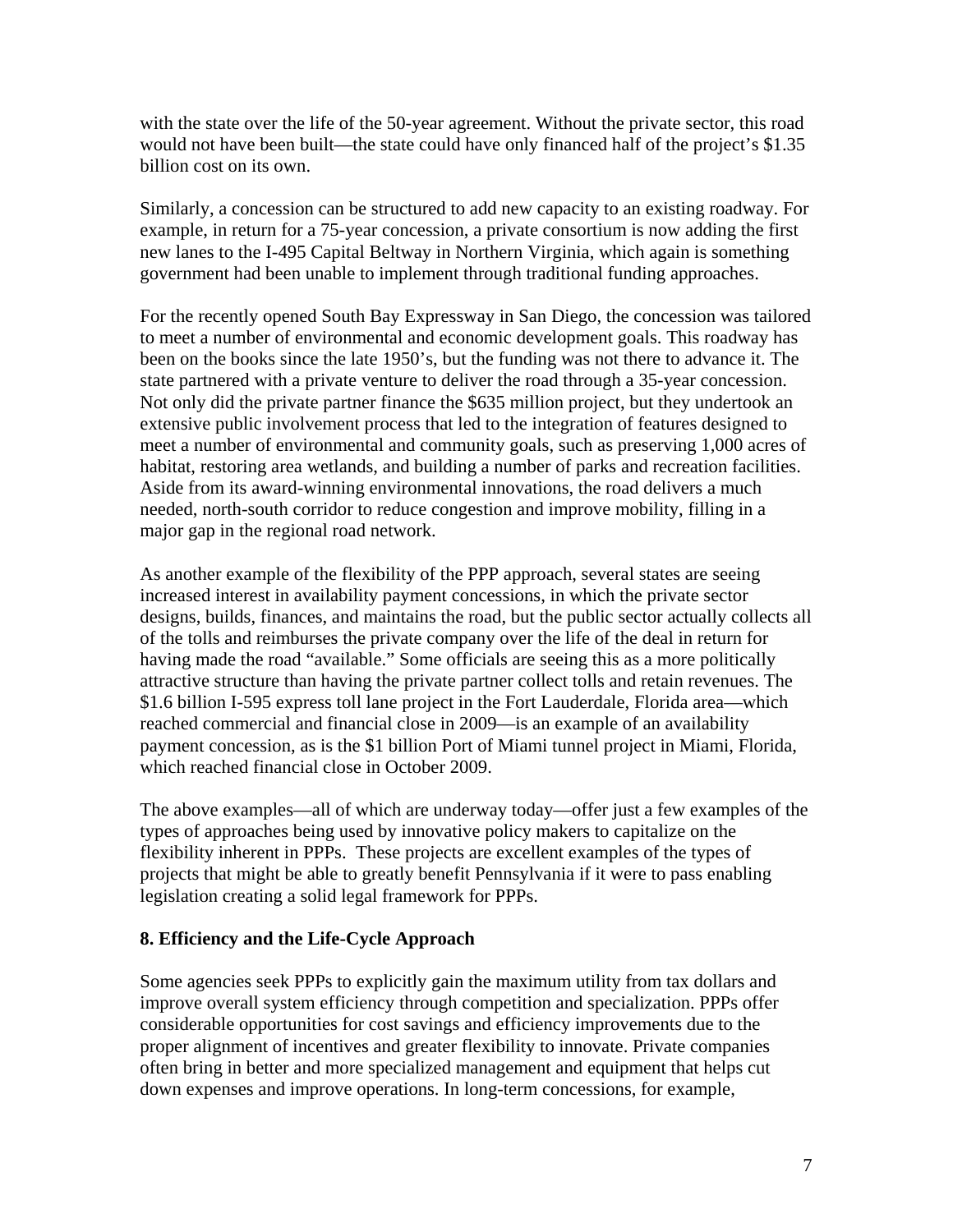contractors have the incentive to adopt life-cycle approaches to asset management that will minimize operations and maintenance costs and capital expenditures over the life of the lease.

Private contractors are also not burdened by government civil service rules and can hire a more flexible and specialized work force using lower wage or part time workers in conjunction with higher skilled workers when necessary. Also, private companies often have incentive pay packages that encourage managers to achieve their performance goals at lower costs.

# **D. How Do Public-Private Partnerships and Concessions Work?**

Like anything else, public-private partnerships can be done well or poorly. This is true of each type of partnership, from simple operational contracts to concession agreements for new and existing roads. Fortunately, while these arrangements may be new to Pennsylvania, they are not new to the rest of the world. A long history has established best practices and guidelines to ensure that quality is delivered and that taxpayers are protected.

The model that has worked best around the world is to use a long-term concession agreement as the basis for protecting the interests of both parties in the partnership. And the issues that need to be addressed in a concession agreement are quite similar, whether the agreement concerns the leasing of an existing toll road or the development of a new one. Over the span of 50 or 75 years, major construction or reconstruction will be required in any case, so all such concession agreements must address the same set of issues. The only major differences between agreements for existing toll roads and those for new ones is that the former involve large new revenues for the states, while the latter involve much higher levels of initial risk for the private partner.

In any case, the concession should be structured to mitigate any concerns, and adequate protections for the public interest should be detailed in the terms of the agreement. These agreements tend to be several hundred pages long, spelling out all kinds of "what-ifs" and establishing well-defined performance levels that the contractor is legally required to meet or face penalty. These standards dictate everything from future maintenance and road condition expectations to the time it takes to remove dead animals. The contract also establishes toll rates and possible increases over the term—tolls are usually capped and indexed to some inflation measure—as well as any revenue sharing or limits on the concessionaire's return on investment.

From a risk side, perhaps the most important aspect, the state can revoke the contract at any time. The concession agreement and lease sets the conditions for the state to cancel the contract and resume operations of the road should the contractor fail to perform. The structure of the agreement also spells out which risks are allocated to the contractor and which to the public sector.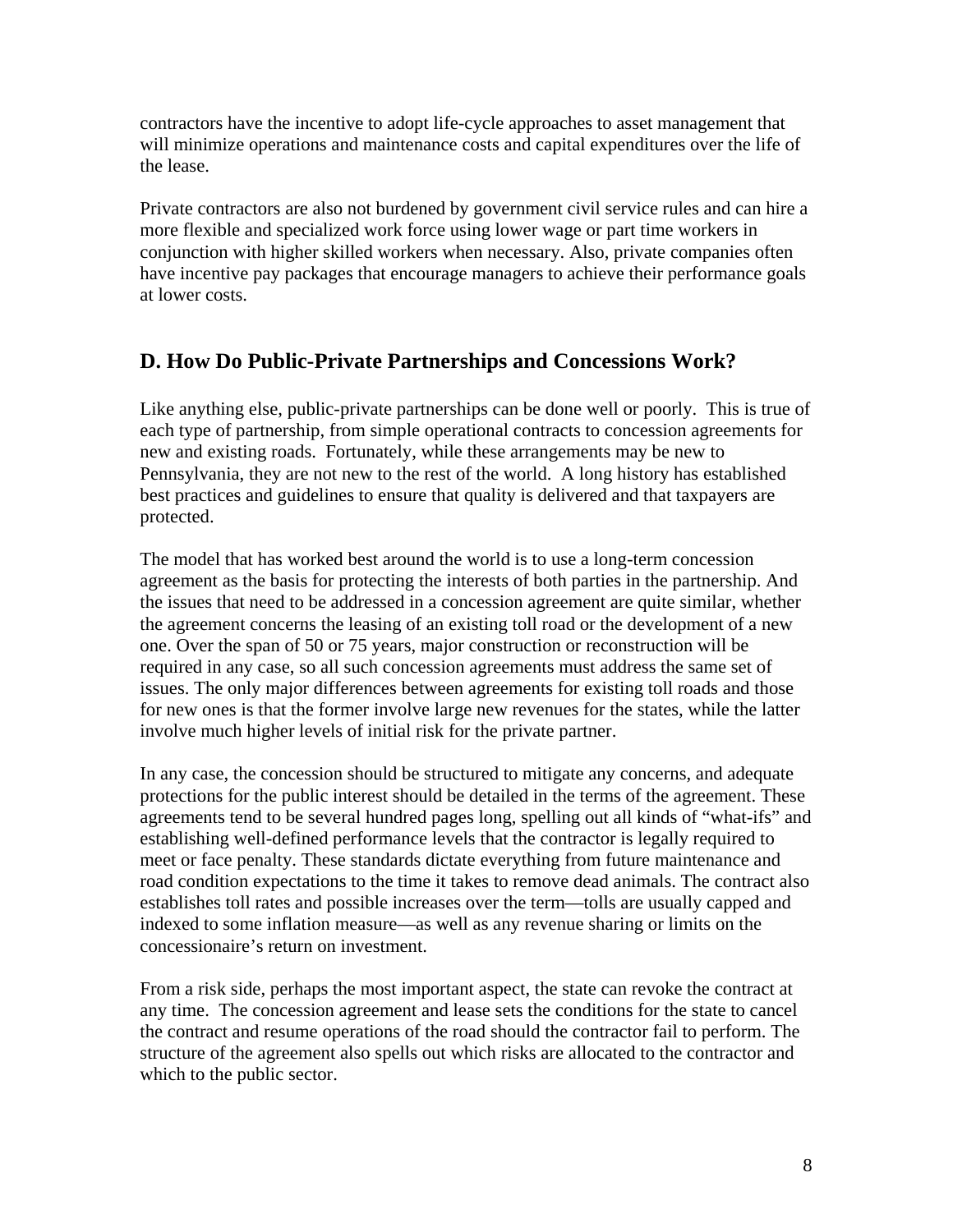The public sector's key role is setting the agenda—outlining expectations, goals, and desired outcomes. They set the standards and performance requirements. Once a private partner has been selected and a contract is signed, the role of the public sector shifts to that of oversight and evaluation. The government should never sign a contract and walk away. Rather, strong reporting, evaluation, and auditing components should be in place.

## **E. Responses to Common Concerns**

Despite the increased utilization of PPPs in various states in recent years, a wave of new state PPP enabling legislation and the significant benefits to taxpayers and the public sector, reasonable concerns about PPPs have been expressed by policymakers and the general public. This section explores some of those concerns.

## **1. Infrastructure Investment in the Wake of the Financial Crisis**

In the wake of the fall 2008 financial crisis, some observers have wondered whether the turmoil on the financial markets would dampen private investors' enthusiasm for PPPs and infrastructure asset leases. Broadly speaking, the answer is no. As the global financial markets experience a massive credit crunch, one of the few categories in which there appears to be increasing interest among investors is revenue-producing infrastructure. There is a general consensus in the finance community that infrastructure remains an attractive investment in the "flight to quality" seen in the markets more generally (capital flowing to solid, safe, and tangible investments with steadier returns and relatively lower risk profiles).

Despite economic ups and downs, people are still going to drive, fly and consume goods. That means roads, airports, water systems and other types of brick and mortar assets remain good investment prospects over the long term. Industry analysts expect that while debt is going to be more expensive and more conservatively invested, it will definitely be available for good projects. What is likely to change is the leverage in these deals. Instead of debt/equity ratios of 80/20 or 70/30 (as seen prior to the crisis), in the future we are likely to see much larger percentages of equity, at least in the near term.

There is strong evidence that the major providers of equity—infrastructure investment funds, insurance companies, and pension funds—continue to be strongly interested in infrastructure. Probitas Research reported in early 2009 that there were over 70 new infrastructure equity funds in or coming to market that calendar year, seeking over \$92 billion in new equity capital. Swiss financial services giant UBS announced in November 2008 that its new International Infrastructure Fund had raised an unexpectedly high \$1.5 billion in committed capital, and the company was considering launching another similar fund in 2009.

The proof is in the pudding though, and perhaps the most significant indicator of PPP market conditions in 2009 is that several high-dollar PPP deals have reached commercial and/or financial close, including: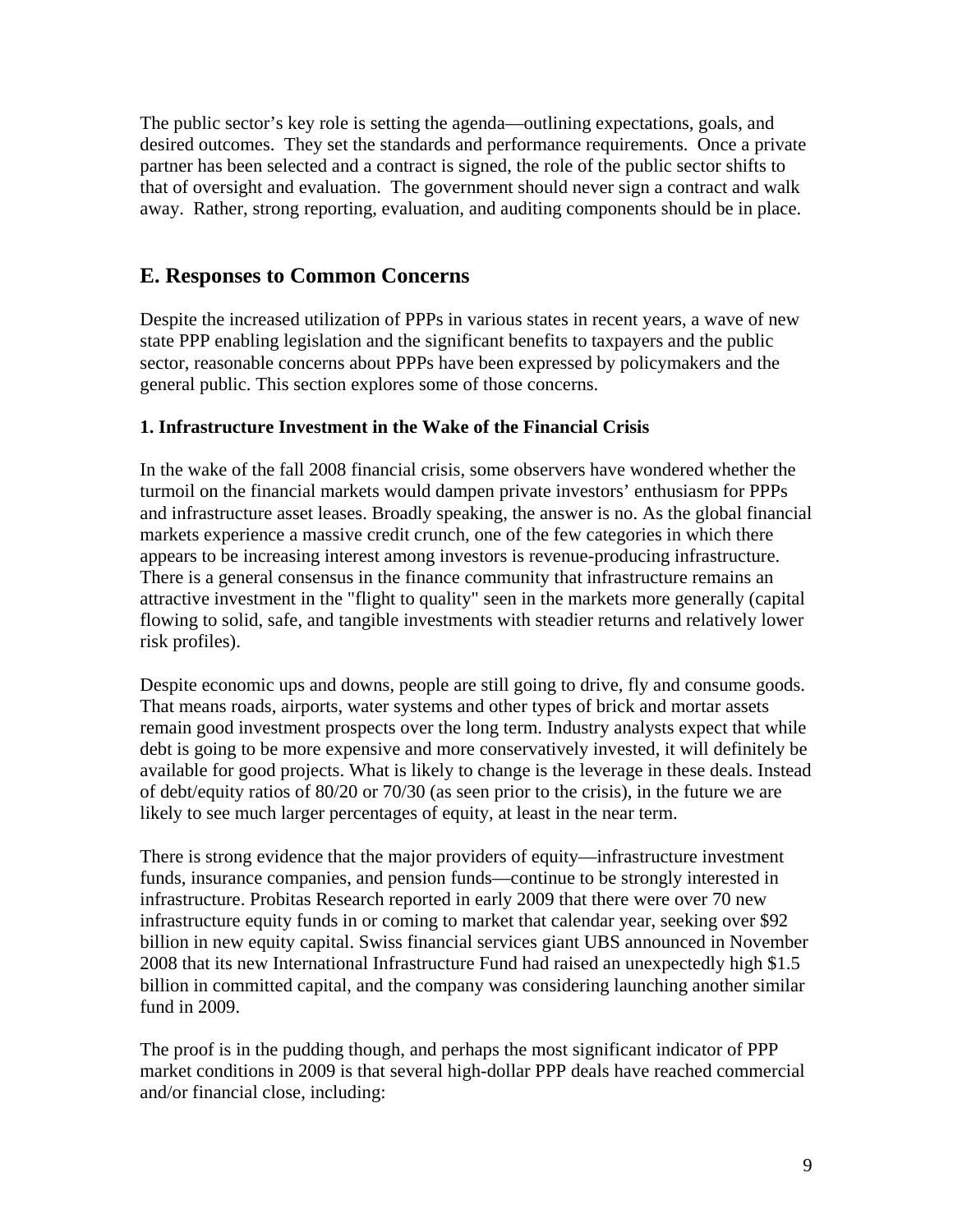- **I-595 Express Lanes project** (Fort Lauderdale area, Florida): This \$1.6 billion project to add express toll lanes to I-595 reached both commercial and financial close in 2009. This is an example of an "availability payment" concession in which the concessionaire will finance, design, build, operate and maintain the lanes and will be repaid over 35 years through "availability payments" (or payments from the state based on delivering the lanes and keeping them "available" for users).
- **Port of Miami Tunnel** (Miami, Florida): In mid-October 2009, the state of Florida reached financial close with the Miami Access Tunnel Consortium on another availability payment concession project to deliver a long-sought, \$1 billion pair of 3,900-foot tunnels to provide a direct link between Miami's seaport and I-395 and I-95 on the mainland, improving goods movement and eliminating major current chokepoints in the city.
- **North Tarrant Express** (Metroplex area, Texas): This \$2 billion, 52-year concession project involves a combination of dynamically priced managed lanes & untolled lanes. The state is contributing \$570 million in public funds; the concessionaire will bring the remainder of the financing. The project reached commercial close earlier this year, and financial close is anticipated by early 2010.
- **I-635 managed lanes project** (Metroplex area, Texas): Like the North Tarrant Express, this \$4 billion, 52 year toll road concession project will deliver a technically complex mix of new "free" (untolled) lanes and managed express toll lanes. The state is contributing \$445 million in public funds, while the concessionaire will bring the remainder of the financing to the table. The project reached commercial close earlier this year, and financial close is anticipated before summer 2010.
- **Chicago Parking Meter System lease**: In February 2009, the City of Chicago reached financial close with Morgan Stanley/LAZ Parking on a \$1.1 billion, 75 year lease of its downtown parking meter system.

## **2. "Sale" vs. lease**

PPPs do not involve the sale of any facilities. Some partnerships involve short-term contracts to design, build, and possibly finance a road or bridge. The most dramatic form—the long-term toll concession—still involves only a long-term lease, not a sale. The government remains the owner at all times, with the private sector partner carrying out only the tasks spelled out within the concession agreement and according to the terms set by the state. Done properly, these deals are truly partnerships, in which the state does what it does best (right of way, environmental permitting, policymaking, contract monitoring and enforcement, etc.) and the concession company does what it does best (design, finance, construction, operation, marketing, customer service, etc.).

## **3. Uncontrolled tolls**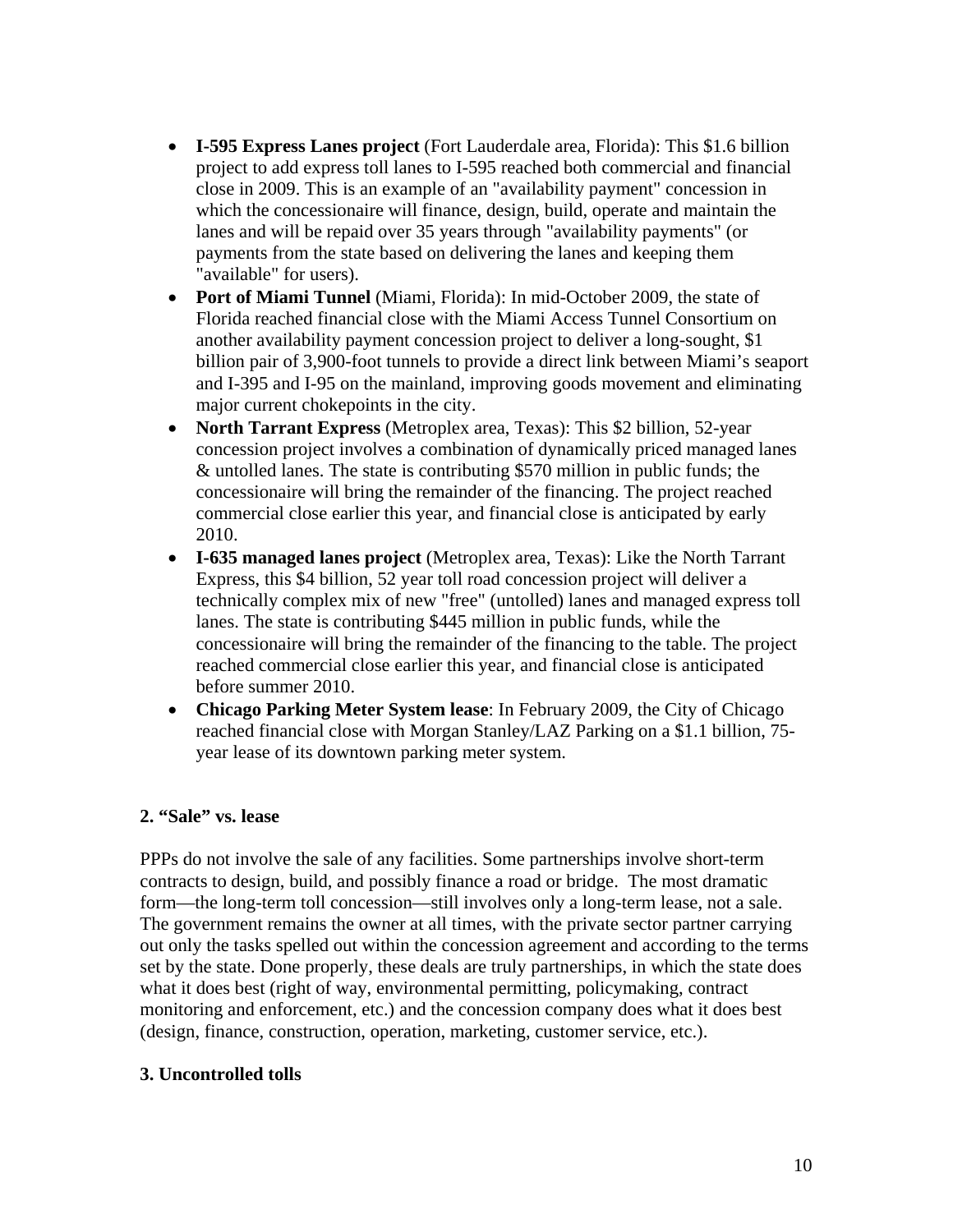There are concerns that PPPs deals will lead to sky-high toll rates in future years, leaving the impression that tolls are uncontrolled. However, this is not the case. Most concession agreements to date have incorporated annual caps on the amount that toll rates can be increased, using various inflation indices. Put simply, future toll rates are a policy decision and are determined by state officials upfront before a concession agreement is signed. In fact, those pre-determined toll rate caps are generally established very early in the procurement process, as they are a critical input to potential bidders' financial models.

It is important to note that those caps are ceilings; the actual rates a company will charge depend on market conditions. Before entering into any toll road project, a company (or a toll agency) undertakes detailed and costly traffic and revenue studies. A major goal of such studies is to determine how many vehicles would use the toll road at what price; too high a toll rate means fewer choose to use the toll road, which generally means lower total revenue. So the toll road must select the rate that maximizes total revenue. That rate may well be lower than the caps provided in the concession agreement.

There are some cases, such as high-occupancy toll (HOT) lanes or express toll lanes, where the main purpose of value-priced tolling is to manage traffic flow. In those cases, pre-defined limits on toll rates defeat the purpose. Those rates must be allowed to vary, as needed, to keep traffic flowing freely at the performance level specified. When such value-priced lanes are operated under a concession agreement, instead of limiting the toll rates, the agreement should limit the rate of return the company is allowed to make, with any surplus revenues going into a state highway or transportation fund. That is how California's original pilot program for long-term concessions dealt with the issue, and similar deals have been done in Texas, Florida and Virginia.

#### **4. Non-compete clauses**

Whether public or privately-owned, bond investors will not buy bonds for assets with unregulated competition from entities with the power to tax, and build competing facilities. Contractual clauses designed to protect toll road operators from the construction of new, parallel "free" roads have evolved over the years. The approach has changed from an outright ban on competing facilities to a wider definition of what the state may build—generally, everything in its current long-range transportation plan without compensating the toll road developer/operator. And for new roadways the state builds that are not in its existing plan and which do fall within a narrowly-defined competition zone, the current approach is to spell out a compensation formula. The idea is to achieve a balance between, on one hand, limiting the risk to toll road finance providers (of potentially unlimited competition from taxpayer-provided "free" roads) and, on the other hand, the public interest. All of Texas' PPP concessions have utilized this approach, as will any future projects under Arizona's new PPP enabling legislation.

Two recent long-term lease transactions provide a useful illustration. For the Chicago Skyway concession, there were no protections for the private-sector lessee. Given that the roadway is located in a highly-developed area of Chicago, it is highly unlikely that any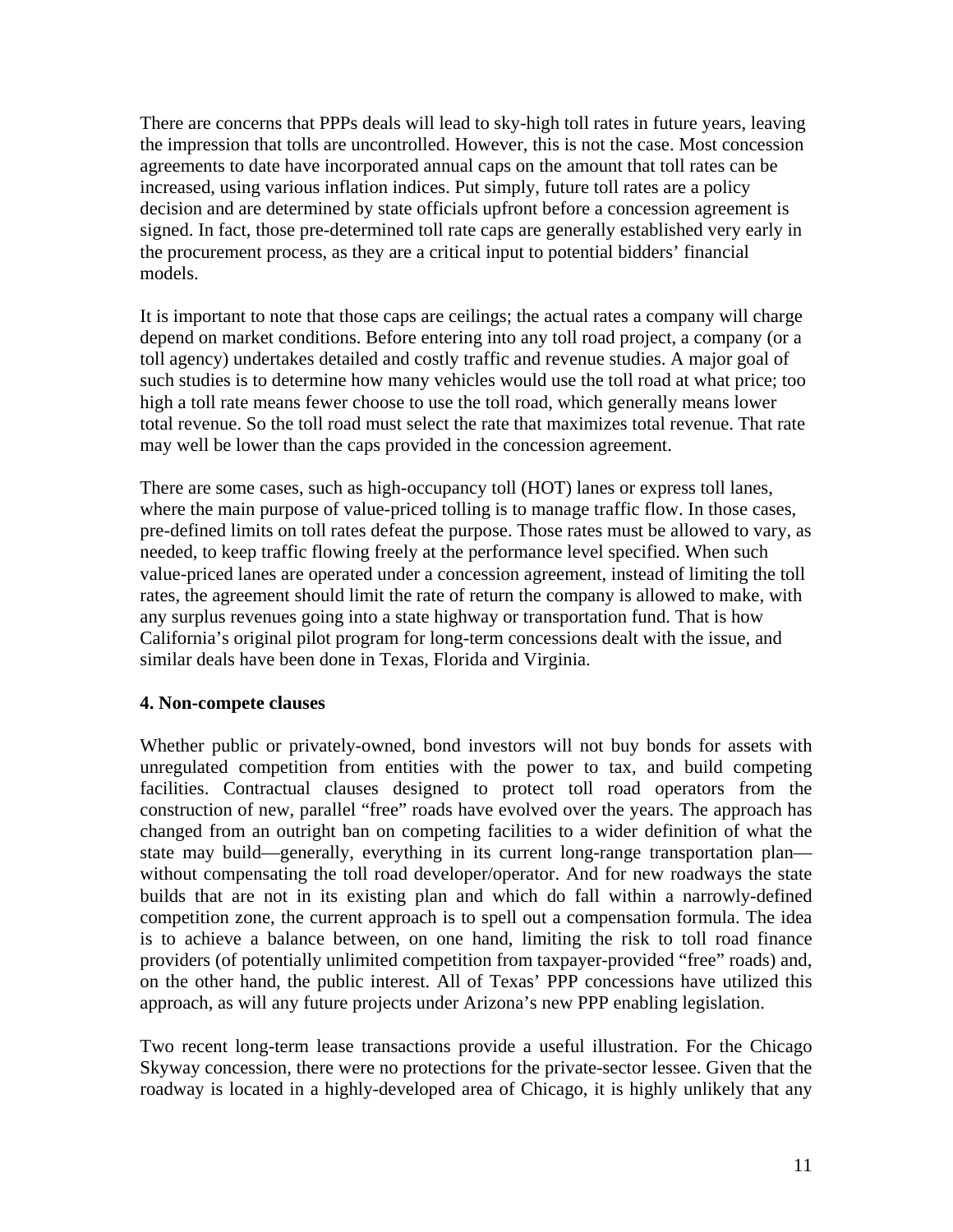competing, parallel freeways will be developed in the future. In the case of the Indiana Toll Road lease, the concession agreement set up a narrow competition zone alongside the toll road. The state may add short, limited-access parallel roads (e.g., local freeways), but if it builds a long-distance, freeway / expressway-standard road greater than 20 miles long within a 10-mile competition zone, there's a formula for compensating the private sector for lost toll revenue if the concessionaire can prove the new road is causing a financial loss.

## **5. Foreign Ownership**

A common concern about any PPP is the likelihood that a foreign company will become the state's partner in operating a toll road, bridge or mass transit system. The potential is high that a foreign company would win the bid because foreign companies have the most experience with PPPs. Roads in countries like Australia, New Zealand, France, Italy, and Spain have utilized PPPs for years. Therefore, it is not surprising that the private-sector role in the provision of transportation services is more developed and mature outside of the United States.

In the early years of U.S. adaptation of the concession model, states want to deal with firms that have extensive experience as toll road providers. The simple fact is that the United States has no such industry yet, because we have used only public-sector agencies to build and operate toll roads. Meanwhile, European and Australian companies have decades of experience as world-class toll road providers. Thus, a responsible state government, wanting to ensure that the toll road is in experienced, professional hands, will weight prior experience very heavily in its selection criteria.

However, a domestic market is rapidly emerging in America. Investment firms including Goldman Sachs, Morgan Stanley, JP Morgan Chase and the Carlyle Group have created their own infrastructure investment funds, as have many of their foreign peers.

In addition, U.S. union pensions are attracted to investing in infrastructure because those investments create jobs for union members. Unions have already contributed to investment funds run by firms like the Australia-based Macquarie, blurring the line between foreign and domestic interests. Further, in 2009 the Dallas Police and Fire Pension System became the first public pension fund to serve as a direct equity partner with a private concessionaire in two concession megaprojects in the Dallas area valued at over \$6 billion total.

Regardless, it would be unwise to ignore foreign operators—and their experience and expertise—simply because they are foreign. Pennsylvanians should not be too concerned if a foreign company from Australia or Spain (like the consortium currently operating the Indiana Toll Road) wins the bid to build a new, privately-operated highway in Pennsylvania. First, any potential roads would remain the property of the Commonwealth. Second, the terms and conditions of the contract would empower the state to seize control of the road should the company violate their contractual agreements. Third, a road is a fixed, nonmoveable asset. It is not as if a foreign company will be able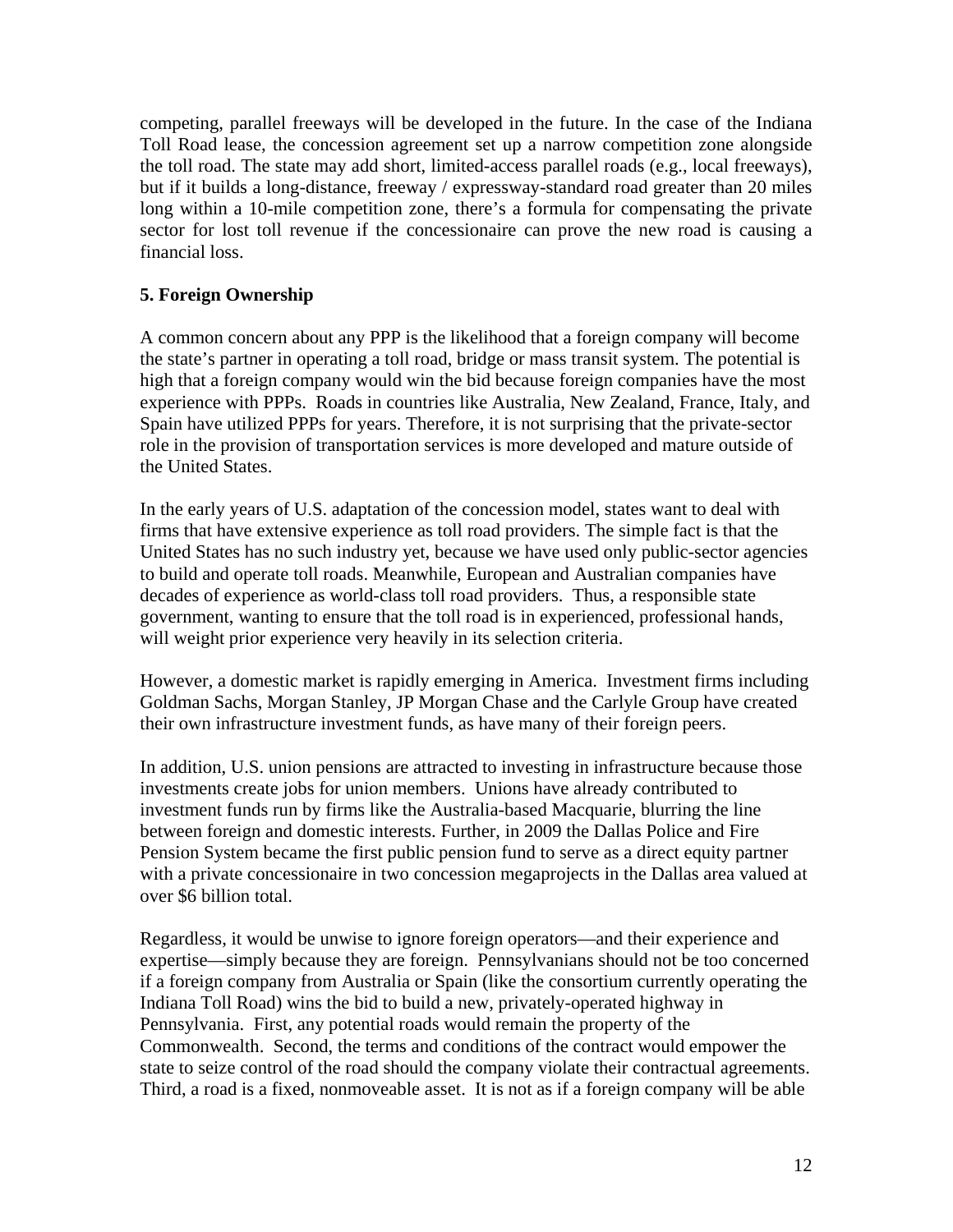to pack up this asset and ship it overseas. Finally, many foreign companies are part of the pension portfolios of many Pennsylvanians (including labor unions), so any attempt to limit the participation of international firms in state PPPs would be counterproductive to many workers right here at home.

Furthermore, it is important to remember that even deals that involve 100 percent non-U.S. companies are very good for our economy. Attracting billions of dollars in global capital (and expertise) to modernize vital highway infrastructure is a large net gain for this country. Rather than investments and jobs going overseas; foreign entities are willing to invest their money domestically, creating jobs here in the United States. The further build-out and investment in our transportation infrastructure only makes the U.S. more competitive in the global marketplace.

In effect, foreign investment in our nation's infrastructure represents the reverse of outsourcing—it's more properly viewed as "insourcing." The opportunity to "insource" significant amounts of foreign investment into Pennsylvania should be embraced rather than avoided.

## **6. Eminent domain**

There is understandable concern that toll road privatization might lead to private companies acquiring the power to condemn land for right of way. To the best of my knowledge, none of the nearly two dozen state public-private partnership enabling acts has delegated any such power to private partner companies. The eminent domain power is always reserved by the state, in its traditional role of acquiring rights of way for publicuse infrastructure.

## **7. Losing Public Sector Control of Assets?**

One of the prevalent myths about PPPs is that somehow government would be "losing control" of the asset as part of the deal. This really involves a fundamental misunderstanding of the nature of PPPs—namely, that their entire legal foundation is a strong, performance-based contract that spells out all of the responsibilities and performance expectations that the government partner will require of the contractor. And the failure to meet any of thousands of performance standards specified in the contract exposes the contractor to financial penalties, and in the worst-case scenario, termination of the contract (with government keeping any upfront payment the contractor may have paid).

PPP contracts are often several hundred pages long and may incorporate a number of other documents (e.g., detailed performance standards) by reference. The public interest is protected by incorporating enforceable, detailed provisions and requirements into the contract to cover such things as:

- who pays for future expansions, repairs and maintenance;
- how decisions on the scope and timing of those projects will be reached;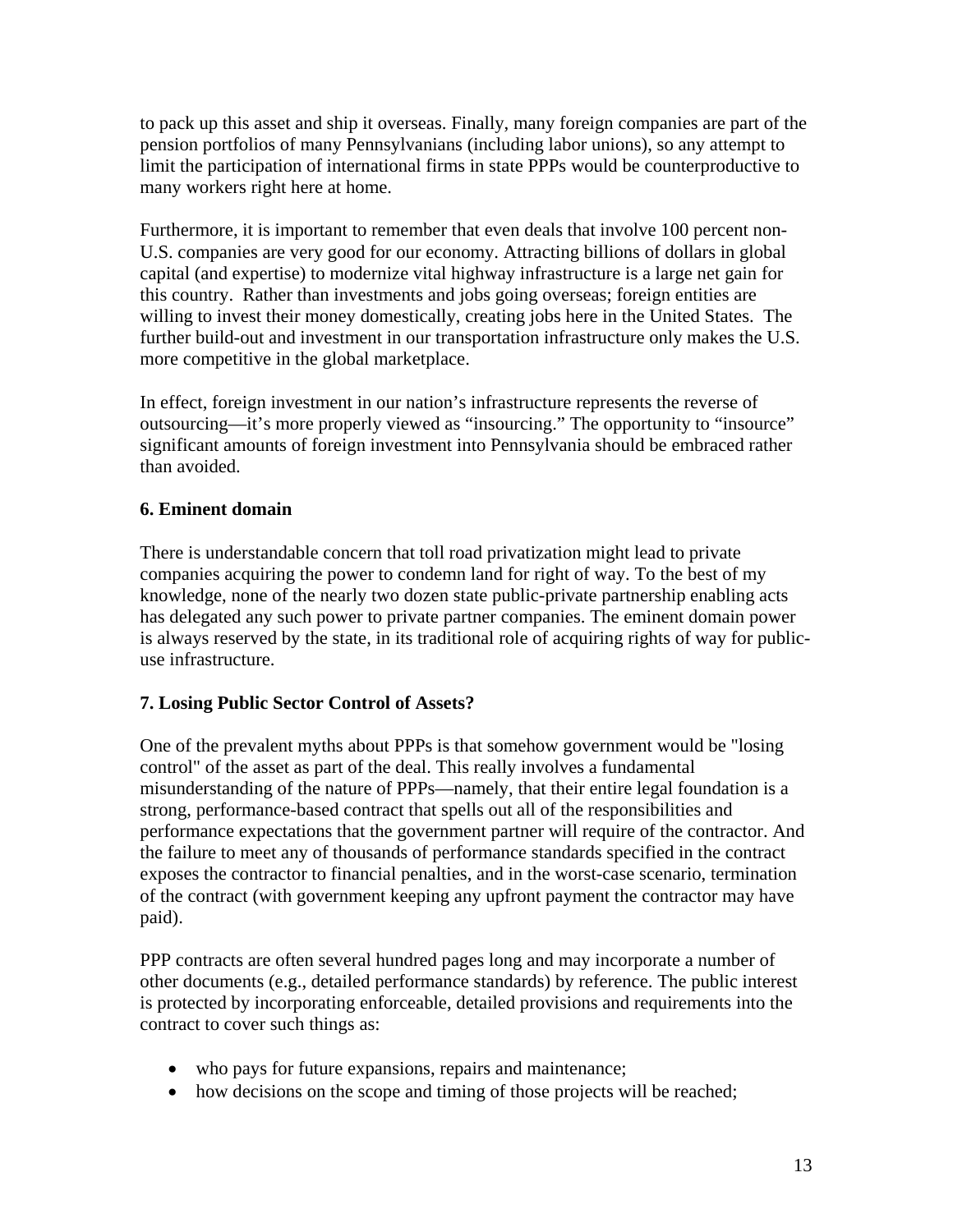- what performance will be required of the private company (i.e., operating standards, safety, maintenance, electrical and mechanical systems, and many other requirements);
- how the contract can be amended without unfairness to either party;
- how to deal with failures to comply with the agreement;
- and provisions for early termination of the agreement; and
- what limits on user fees/rates or company rate of return there will be.

So government never loses control—in fact, it can actually gain more control of outcomes—in well-crafted PPP arrangements. For example, state officials in Indiana have testified that they were able to require higher standards of performance from the concessionaire operating the Indiana Toll Road than the state itself could even provide, precisely because they specified the standards they wanted in the contract and can now hold the concessionaire financially accountable for meeting them.

#### **8. Bankruptcy**

What if the concessionaire goes bankrupt? In the event of a corporate bankruptcy on the part of a private sector investor-operator, the asset would revert back to the state, which could re-lease it again. Should the concessionaire need to sell, get out of, or modify the contract for any reason during the lease term, final approval would rest with the state.

## **F. Pennsylvania Needs Broad PPP Enabling Legislation**

The modern use of PPPs in the transportation arena originated over 15 years ago with California's enactment of AB 680 and adoption by the Commonwealth of Virginia of its landmark Public-Private Transportation Act of 1995. Today, over two dozen states have adopted legislation authorizing the use of public-private agreements for the design, construction, financing, operation and maintenance of transportation facilities.

Workable legislation is generally needed to entice private sector investment. The reality is that transportation projects are going to those states that have created the right conditions—where the law facilitates PPPs and where private investment and participation is welcomed and embraced. States like Texas, Virginia, Georgia, and Florida are generally regarded as offering the best models, as evidenced by the fact that they are reaping the most private sector interest and investment. As long as Pennsylvania lacks the proper legal framework, these other states will continue to reap the benefits of private sector investment at the potential expense of Pennsylvania's economy and business climate.

If Pennsylvania policymakers seek to embrace PPPs, the legislature will need to pass a comprehensive PPP enabling statute, and there are many models to choose from. Arizona's House Bill 2396, passed in June 2009, offers a good example of cutting edge PPP legislation combining many of the key elements generally seen as desirable by PPP legal experts, such as: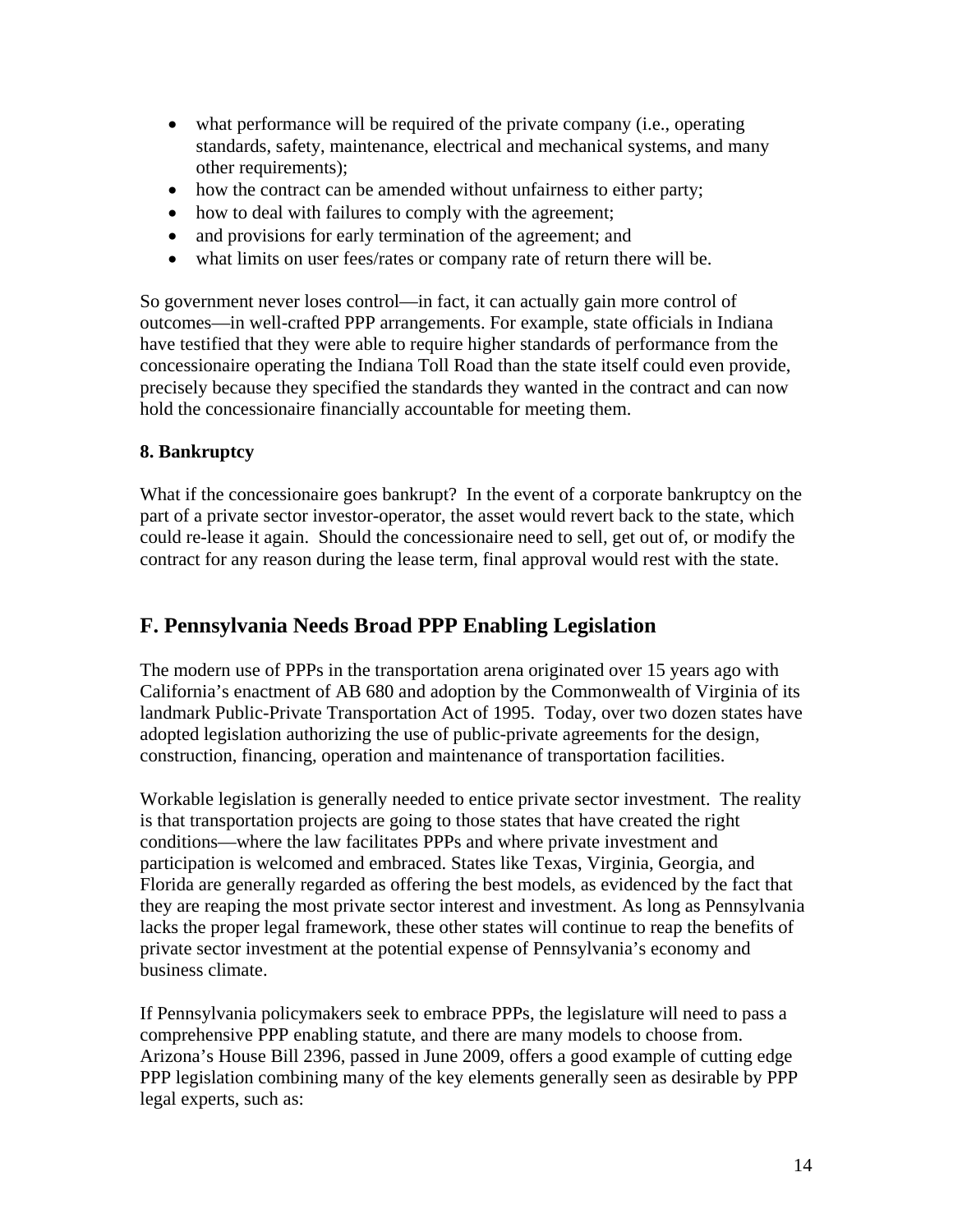- **No requirement for legislative approval of PPP contracts**: Perhaps the most important aspect of PPP legislation is what it should not have—a requirement for legislative approval of contracts. Put simply, legislative approval of contracts is generally a deal breaker for private investors, as it significantly increases political risk. Legislative approval would have the undesirable effect of limiting private sector interest in Pennsylvania projects; after all, the prospect of spending millions of dollars to navigate a competitive procurement process and then losing the project at the end in a legislative vote will be relatively unattractive to private bidders. The states that have been the most progressive in advancing PPPs to date—notably Virginia, Texas and Florida—have established strong procurement rules through comprehensive enabling legislation but have opted not to pursue legislative approval of individual PPP projects.
- **Broad flexibility in project delivery methods**: Arizona's new PPP statute allows the state to utilize a broad range of PPP project delivery methods- predevelopment agreements; design-build (DB) agreements; design-buildmaintain (DBM) agreements; design-build-finance-operate (DBFO) agreements; design-build-operate-maintain (DBOM) agreements; design-build-financeoperate-maintain (DBFOM) agreements; concessions providing for the private partner to design, build, operate, maintain, manage or lease a facility; and any other project delivery method or agreement (or combination of methods or agreements) that the state determines will best serve the public. Essentially, Arizona now has as much flexibility as it could possibly need to craft creative PPP contracts well-tailored to each individual PPP project.
- **Allows for both solicited and unsolicited private sector project proposals**. The ability to accept outside ideas via unsolicited project proposals offers a means by which the state can "think outside the box" and pursue initiatives that might not have otherwise come forward from in-house staff tap creative proposals. Importantly, unsolicited bids that are ultimately advanced by the state would be required to be competitively bid so as to ensure maximum value for money.
- **Selection based on best value or qualifications**, as opposed to simply low bid. Bid costs are certainly an important consideration in selecting a contractor, but focusing on delivery costs alone ignores other considerations such as financing plan, total project life-cycle costs over its design life, risk transfer, expertise and experience, technological innovation, etc. Combining several of these factors into a "best value" or "value for money" analysis will ensure that the state is not sacrificing important aspects of the project in a single-minded pursuit of the lowest construction bid.
- **Authorizing the blending of public and private funds to finance projects**: For every PPP project that can be financed 100 percent by a private partner, there will be many more projects for which the private sector could provide some—in many cases, most—but not all of the financing at the toll rate schedule established by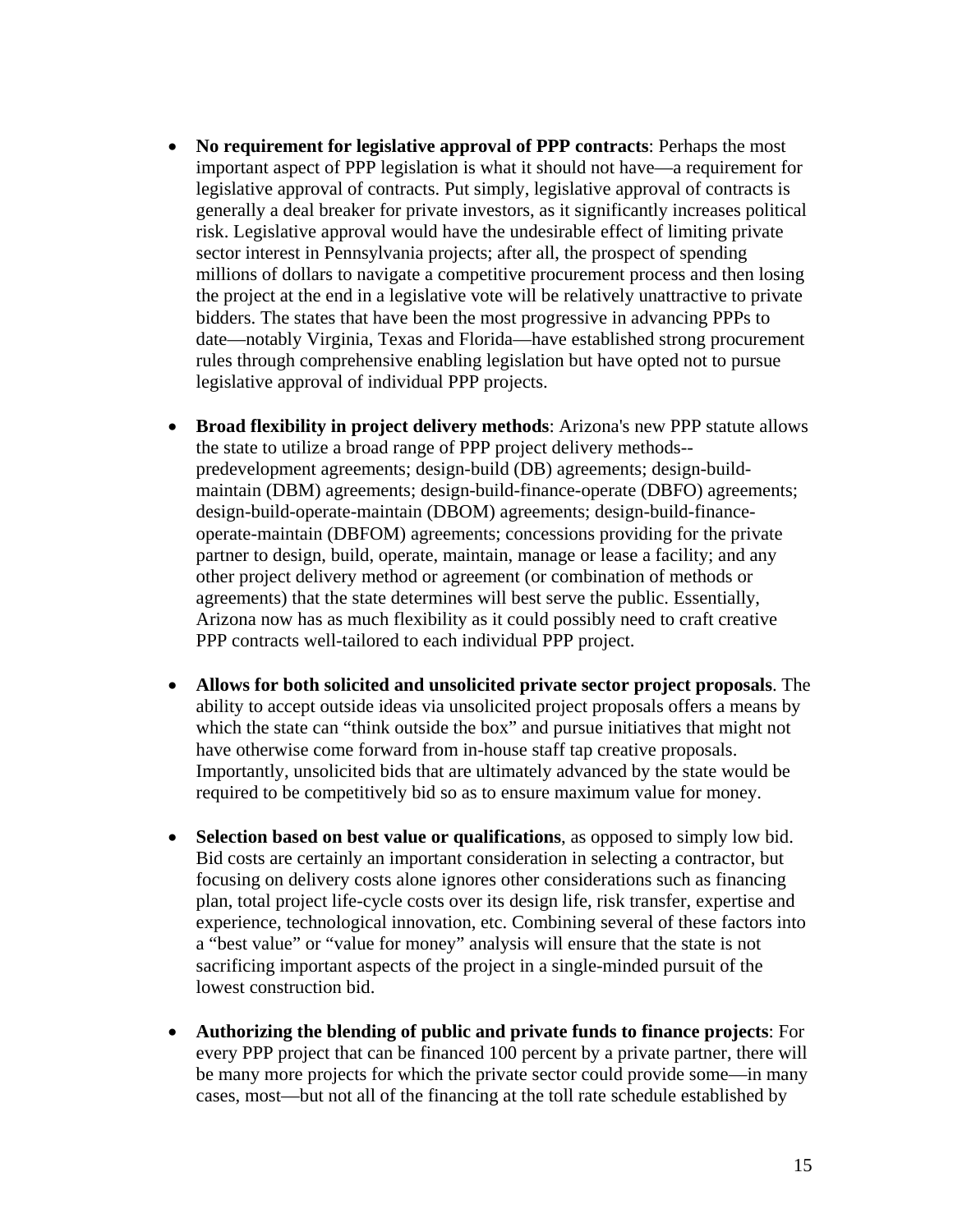the public partner. For example, in Texas the state is contributing approximately \$1 billion in public funds to leverage over \$5 billion in private investment on two concession megaprojects that reached commercial close in 2009. As one observer noted, "for the price of a can, Texas got the whole six pack." Similar projects that blend public funds to leverage private financing are underway in Virginia and Florida.

- **Authority for toll/user fee collection**: Legislation should give express authority for the private partner (and possibly the state, if it doesn't already have it) to collect tolls or user fees. Also the legislation should require the state to establish in the agreement either (a) a toll rate schedule covering the life of the contract, or (b) provisions regulating the private partner's return on investment.
- **No delegation of condemnation power**. To avoid fears of impropriety or concerns over private property rights, it should be explicitly stated in the legislation that the state never relinquishes its eminent domain authority in a PPP.
- **"Competing" facilities provisions**: The private sector needs some assurance that if it builds and operates a toll road over a multi-decade period that the state will not come along later and build nearby competing "free" roads. Without some assurance in this regard, investors would never purchase the toll revenue bonds. At the same time, outright bans on competing facilities would place too severe a restriction on the state's ability to act in the public interest. To balance these competing concerns, PPP legislation should establish the public entity's right to build the facilities of its choosing, but also allow the private partner to seek—but not guarantee—compensation for lost toll revenues due to construction of competing facilities. Further, Arizona and Texas included provisions exempting currently-planned projects from potential compensation claims; after all, if nearby projects are already on the books or in development at the time a PPP is signed, the private partner already knows it's coming and can factor the potential toll revenue impacts into its financial models upfront.

## **G. Conclusion**

Business as usual will not deliver the infrastructure Pennsylvania needs to meet the mobility and goods movement needs of the 21st century economy. Pennsylvania policymakers should embrace the considerable potential of the emerging PPP paradigm for highway funding and operations. PPPs have proven to be valuable tools in leveraging private capital, improving efficiencies, and managing and developing the transportation infrastructure and services that are the foundation of our economy. Thus far, Pennsylvania has failed to utilize the power of PPPs to help solve its transportation problems, as states like Florida, Virginia and Texas are doing. The choice for policymakers now is clear: higher taxes and fees, or partnerships with the private sector.